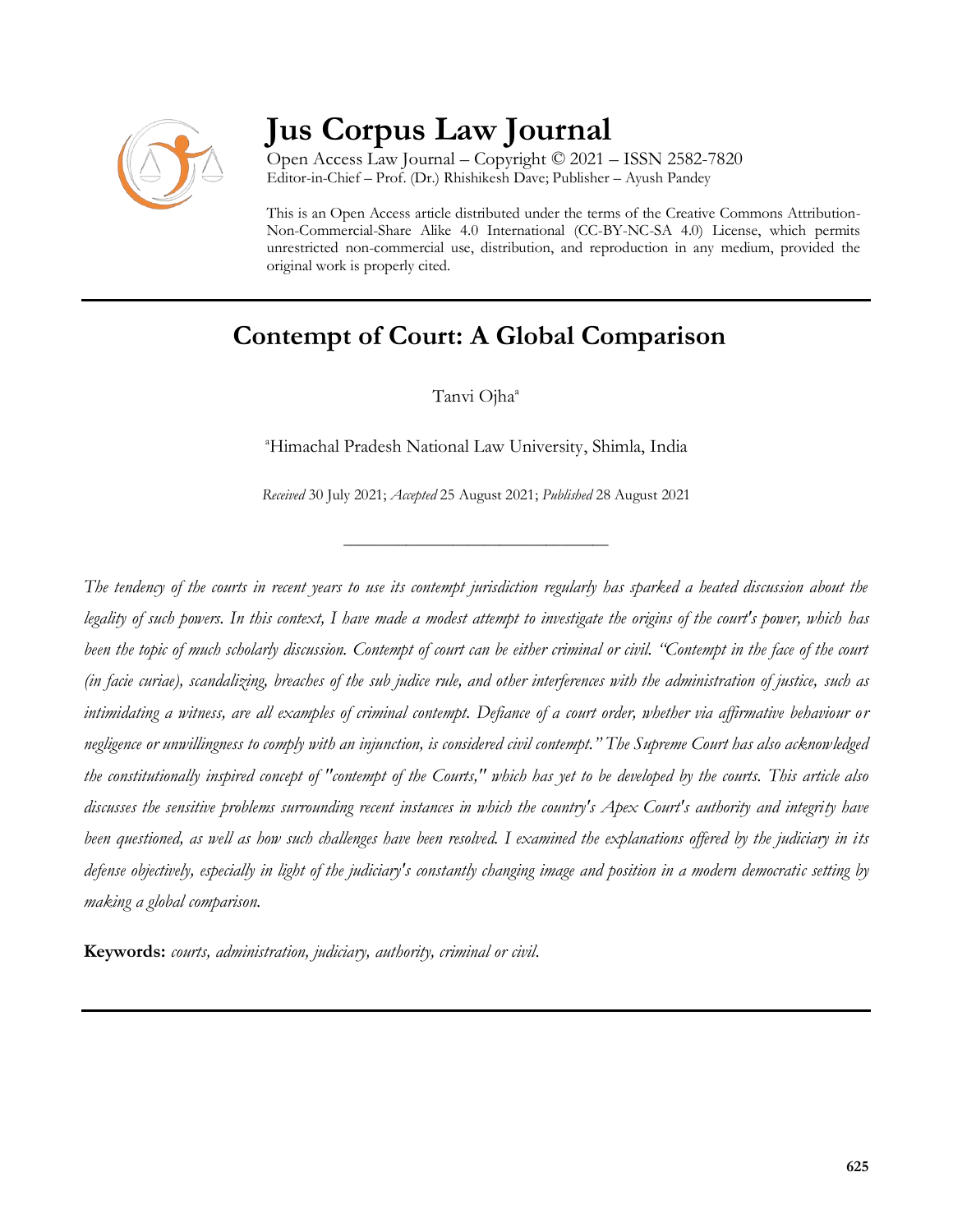#### **INTRODUCTION**

#### **"Wrongs are often forgiven, but contempt never is. Our pride remembers it forever"**

#### **- Sir Lord Chesterfield**

The interpretation clause of the Contempt of Court Act has been explicitly specified under section 2 (a). According to the act's definition, contempt of court is nothing more than civil or criminal contempt. In addition, sub-clauses (b) and (c) of section 2 of the contempt of court statute specify both civil and criminal contempt in great detail. In our country, there is a concept of basic rights, which has given citizens such rights. As Salmond points out, it is less essential what the law is than where it is issued and by whom it is controlled. So the Constitution of India, which is also known as the GRUND NORM of our country, grants us these essential rights.

"The Supreme Court decided in *Kapildeo Prasad Sah & Ors. V. State of Bihar & Ors.*1and *T.N Godavarman Thirumulpad via the Amicus Curiae v. Ashok Khot & Ane., AIR2006 SC2007* that disobedience of the court's decision would be a breach of the Rule of Law norm. As a result, the law of contempt may be thought of as the thread that binds the constitution's essential framework together." One of the basic elements of Rule of Law is the preservation of the court's dignity. We all know that no one can alter the essential structure of the Indian Constitution, which is considered to be its pillars. The right to freedom of speech and expression is guaranteed by Article 19 of the Indian constitution<sup>2</sup> . However, this does not imply that you are free to say whatever you wish.

The right to freedom of speech and expression does not include the right to defy the law<sup>3</sup>.

*"If a person attempts to undermine the court's dignity or authority while exercising their right to freedom of speech and expression, the court may use its power to penalize for contempt under Article 129 or 215 as the case may be*."

 $\overline{a}$ 

<sup>1</sup> *Kapildeo Prasad Sah & Ors v State of Bihar & Ors* (1999) 7 SCC 569

<sup>2</sup> Constitution of India, art 14

<sup>3</sup> *State of Bombay v P* AIR 1959 Bom 182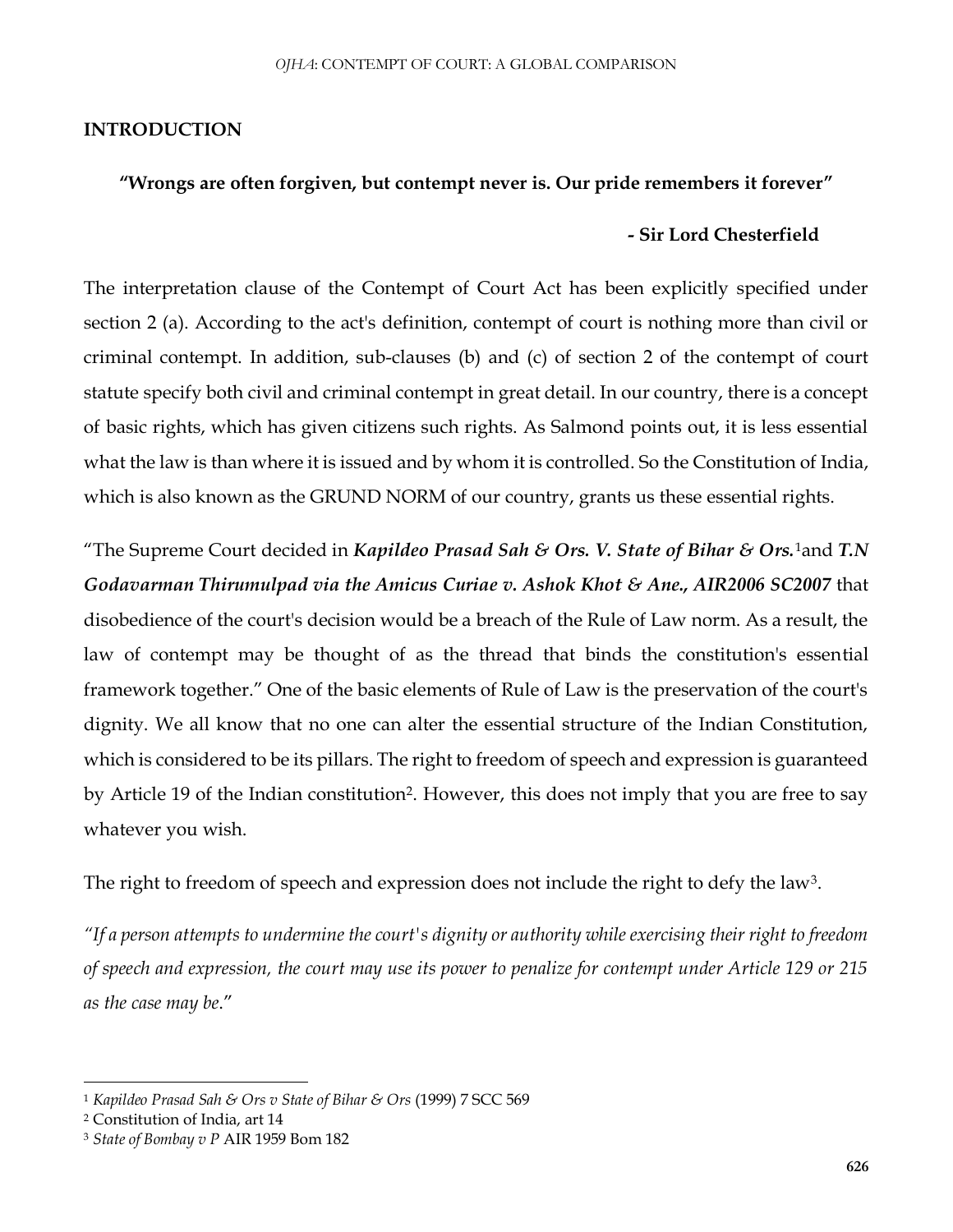# **TYPES OF CONTEMPT OF COURT**

- **Civil Contempt**: Section 2(b) of the Contempt of Court Act of 1971 defines civil contempt. Civil contempt necessitates disobedience as a primary element. This disobedience is referenced in this context concerning any court decision, decree, directive, order, writ, or other procedure. The second section discusses the wilful breach of a court-ordered undertaking<sup>4</sup>. This implies that if someone gives an undertaking to a court, even after being aware of all the requirements of the undertaking, and then breaks one of those terms, he is guilty of civil contempt.
- **Criminal Contempt**: "*Section 2(c) of the contempt of court statute of 1971 defines criminal contempt. The main component of criminal contempt is the publication of any matter, whether by words, spoken or written, or by signs, or by visible representation, or otherwise, and the second part discusses any act that*<sup>5</sup> :
- 1. scandalizes or tends to scandalize, or lowers or tends to lower the authority of any court.
- 2. prejudices, or interferes or tends to interfere with the due course of any judicial proceeding.
- 3. interferes or threatens to interfere with the administration of justice, or obstructs or threatens to obstruct the administration of justice in any other way."

# **PROCEDURE FOR CONTEMPT OF COURT**

*"Section 14 of the 1971 Contempt of Court Act establishes the procedure for contempt of court. When it is alleged or appears to the Supreme Court or the High Court, on its motion, that a person has been guilty of contempt committed in its presence or hearing, the court may order that such person be detained in custody, and, at any time before the court's rising, on the same day, or as soon as possible thereafter<sup>6</sup> , the court shall*:

The court will offer him the chance to defend himself against the charge.

 $\overline{a}$ 

<sup>4</sup> Contempt of Court Act 1971, s 2 cl 2

<sup>5</sup> Contempt of Court Act 1971, s 2 cl 3

<sup>6</sup> Contempt of Court Act 1971, s 14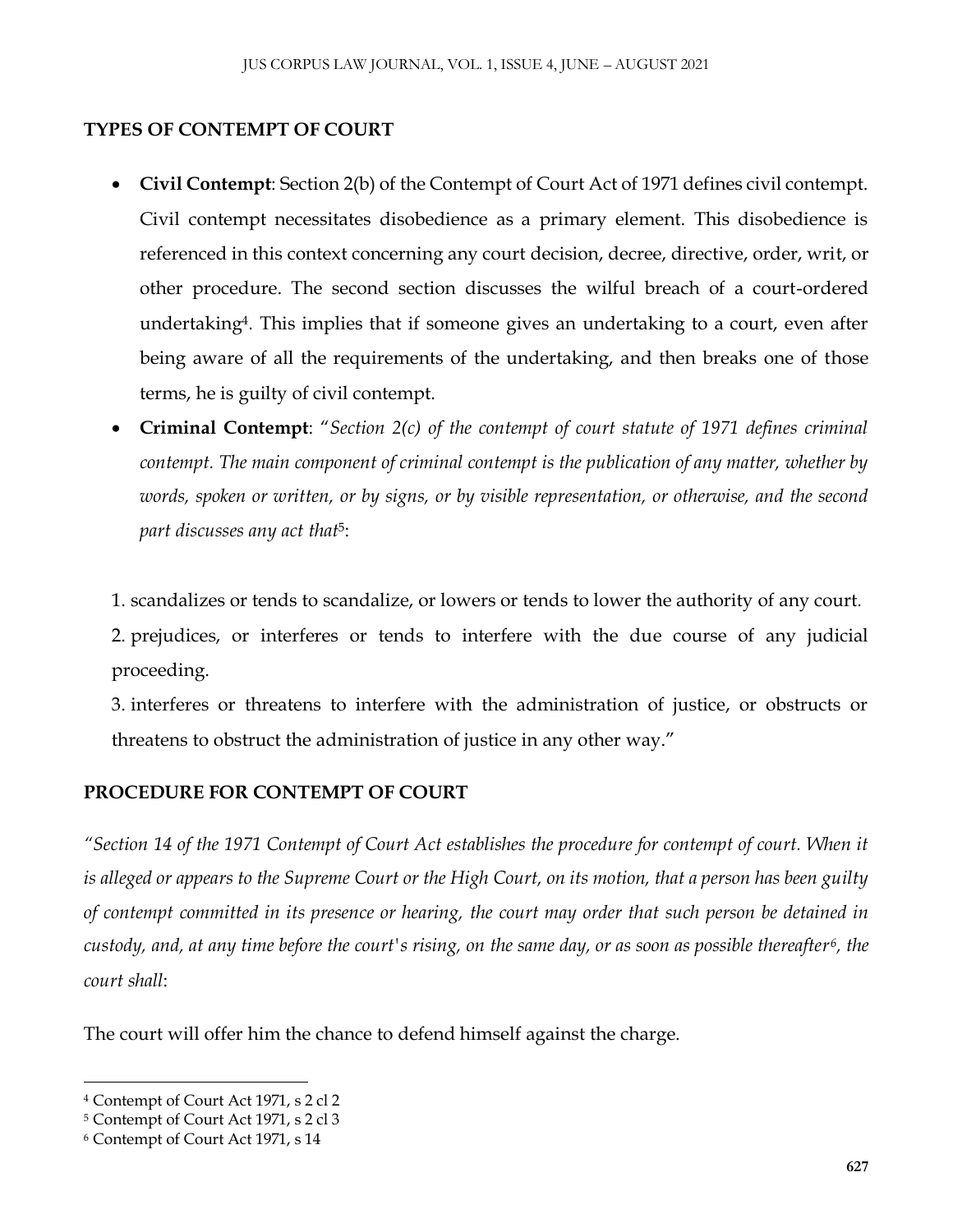The procedure in the instance of criminal contempt is outlined in Section 15 of the Contempt of Court Act, 1971<sup>7</sup> . Also, according to Section 20 of the Contempt of Court Acts, no court shall start any contempt proceedings, either on its initiative or otherwise, after one year has passed from the day on which the contempt is claimed to have been committed<sup>8</sup>. This implies that a court can now initiate a procedure if the contempt was committed more than a year ago. According to Section 18 of the Contempt of Court Act of 1972, if the contempt is of a kind that falls under Section 15, it should be heard by a bench of at least two judges."

#### **PUNISHMENT OF CONTEMPT OF COURT**

The punishment that the courts can impose for contempt of court is outlined in Section 12 of the Contempt of Court Act of 1971. Contempt of court is punishable by simple imprisonment for up to six months, a fine of up to two thousand rupees, or both. This section also discusses the possibility of the accused being released or the punishment being reduced if an apology is made to the satisfaction of the court<sup>9</sup>. While we all know that a company is a separate legal entity, every person who, at the time the contempt was committed, was in charge of and responsible to the company for the conduct of the company's business, as well as the company, shall be deemed guilty of the contempt, and the punishment may be enforced with the court's permission, by detention in a penal institution.

#### **HISTORY AND AMENDMENTS**

The founding of Corporations in each presidential town was mandated by the 1726 charter. This charter was extremely important in the development of India's legal system. The mayor court was established in each of the presidential towns and was given the authority to hear all civil matters<sup>10</sup>. Under the regulating Act 1773, the mayor court of Calcutta was superseded in 1774 by the Supreme Court of Judicature in Fort Williams, Calcutta.

 $\ddot{\phantom{a}}$ 

<sup>7</sup> Contempt of Court Act 1971, s 15

<sup>8</sup> Contempt of Court Act 1971, s 20

<sup>9</sup> Contempt of Courts Act 1971, s 12

<sup>10</sup> Mahabir Prashad Jain, *Outlines of Indian Legal and Constitutional History* (6th edn, Lexis Nexis 2010)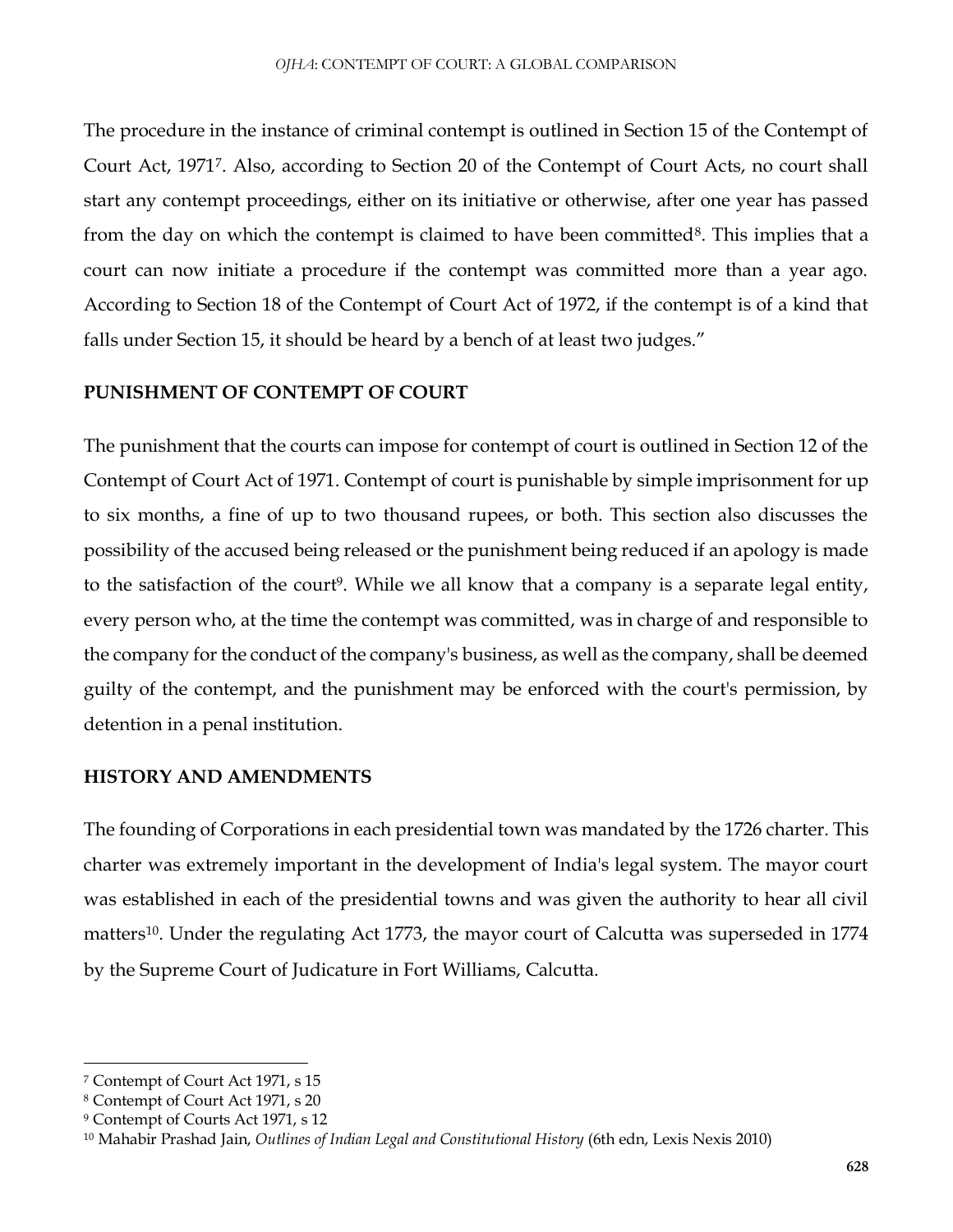The Government of India Act, 1800, also replaced the mayor courts of Madras and Bombay with the Supreme Court. These tribunals, which were established at the time, had the same powers of punishment for contempt as the English Superior Courts. Supreme Courts were replaced by High Courts in 1861, and they were given the ability to punish anybody who disobeyed them. Peacock C.J. established the laws relating to authority to penalize for contempt in a broad sense in 1867.

In Re: Abdool and Mahtab, the Supreme Court said unequivocally that every court of record has the authority to sentence anyone to prison for contempt. The court concluded in *Legal Remembrancer v Matilal Ghose & Ors*. <sup>11</sup> that the courts' contempt authority was arbitrary, limitless, and unregulated, and that it should be used with extreme caution: that this power deserved respect. This description will be realized once it is recognized that there is no restriction to the length of incarceration or the amount of fine that may be imposed other than the court's unrestricted power and that the subject is protected by a general fundamental right. In *Martin v. Lawrence<sup>12</sup>*, a split bench of the Calcutta High Court questioned the high court's jurisdiction.

On April 1, 1960, a bill to alter the laws about contempt was introduced in the Lok Sabha. Existing laws, according to the bill, are unclear, imprecise, and unacceptable. A committee was created to examine the issues raised in the bill. Shri. H.N. Sanyal, the Additional Solicitor General at the time, was the head of the committee. He and his group then drafted a report, which they turned in in 1963. After discussing with the state government, the committee's proposal was approved by the administration. Then, in 1971, the Contempt of Court Legislation was adopted, which repealed and replaced the earlier act.

# **THE SCENARIO IN OTHER COUNTRIES**

## **United States of America**

 $\ddot{\phantom{a}}$ 

<sup>11</sup> *Legal Remembrancer v Matilal Ghose & Ors* (1914) ILR 41 Cal 173

<sup>12</sup> *Martin v Lawrence* (1879) ILR 4 Cal 655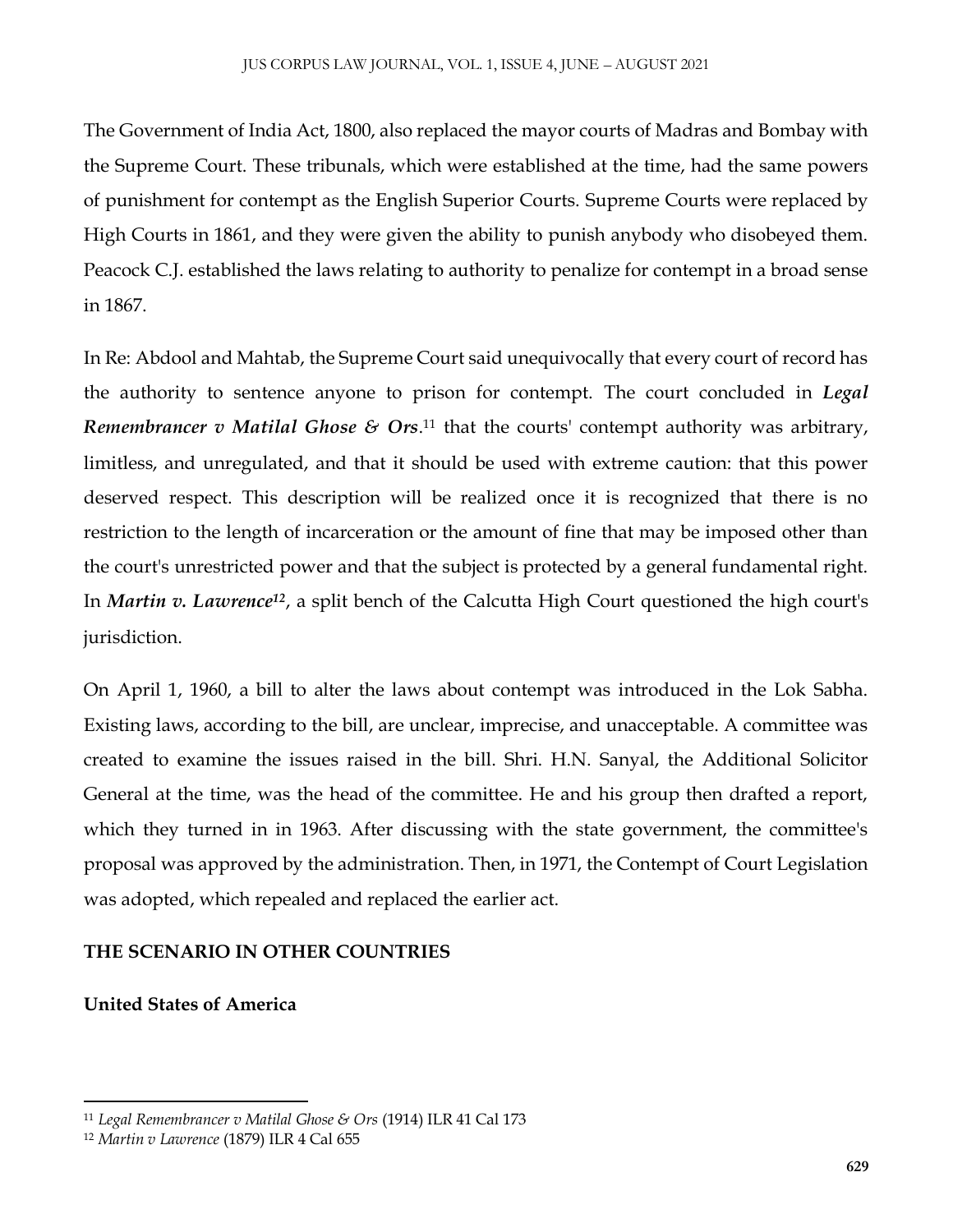Contempt of court in the United States might be direct or indirect, civil or criminal. Let's start with the direct and indirect concepts. When an act of contempt is committed in front of the sitting judge, it is known as direct contempt of court. In the event of direct contempt, the judge informs the offender that the conduct he has performed constitutes a disturbance of the court or tribunal. The individual is then allowed to react to the charge, and after hearing the party, the court can instantly impose the penalty. In the instance of indirect contempt, the contempt is committed outside of the courtroom and consists of disobedience of a prior order of the court. A person who has been accused of such contempt is given notice of the allegation against him first. Second, he or she will have the chance to hear all of the evidence that he or she wants to submit to the honorable court. The case is then resolved, as well as the sentence if found guilty.

Let's look at the legal definitions of criminal and civil contempt of court in the United States. Contempt of court in a civil dispute is not thought to be a criminal violation, but in some situations, civil contempt appeared to be meant to destroy the plaintiff's, judge's, or court's image. As a result, the court dealt with the matter appropriately. When an offender is punished for criminal contempt, the contempt must be shown beyond a reasonable doubt, and the penalty must be imposed unconditionally after the accusation is proven. When a person is charged with civil contempt, the punishment is only imposed until the court's order is disobeyed; if the order is obeyed, the sanction is lifted. When it comes to civil contempt, the standard of proof is significantly lower than when it comes to criminal contempt<sup>13</sup>.

#### **England**

 $\ddot{\phantom{a}}$ 

The Contempt of Court Act of 1981 formalized the contempt provisions in this country. Civil or criminal contempt are the two forms of contempt recognized by the government. The highest penalty for criminal contempt under the 1981 Contempt of Court Act is a two-year jail sentence. Contemptuous behaviour directed towards the judge or magistrates while the court is in session, with the intent to disrupt the proper conduct of a trial or other judicial procedure, may be punished as "direct" contempt. The word "direct" refers to when the court names the individual

<sup>&</sup>lt;sup>13</sup> 'Contempt of Court' (*Legal Information Institute*, 2020) [<https://www.law.cornell.edu/wex/contempt\\_of\\_court>](https://www.law.cornell.edu/wex/contempt_of_court) accessed 23 July 2021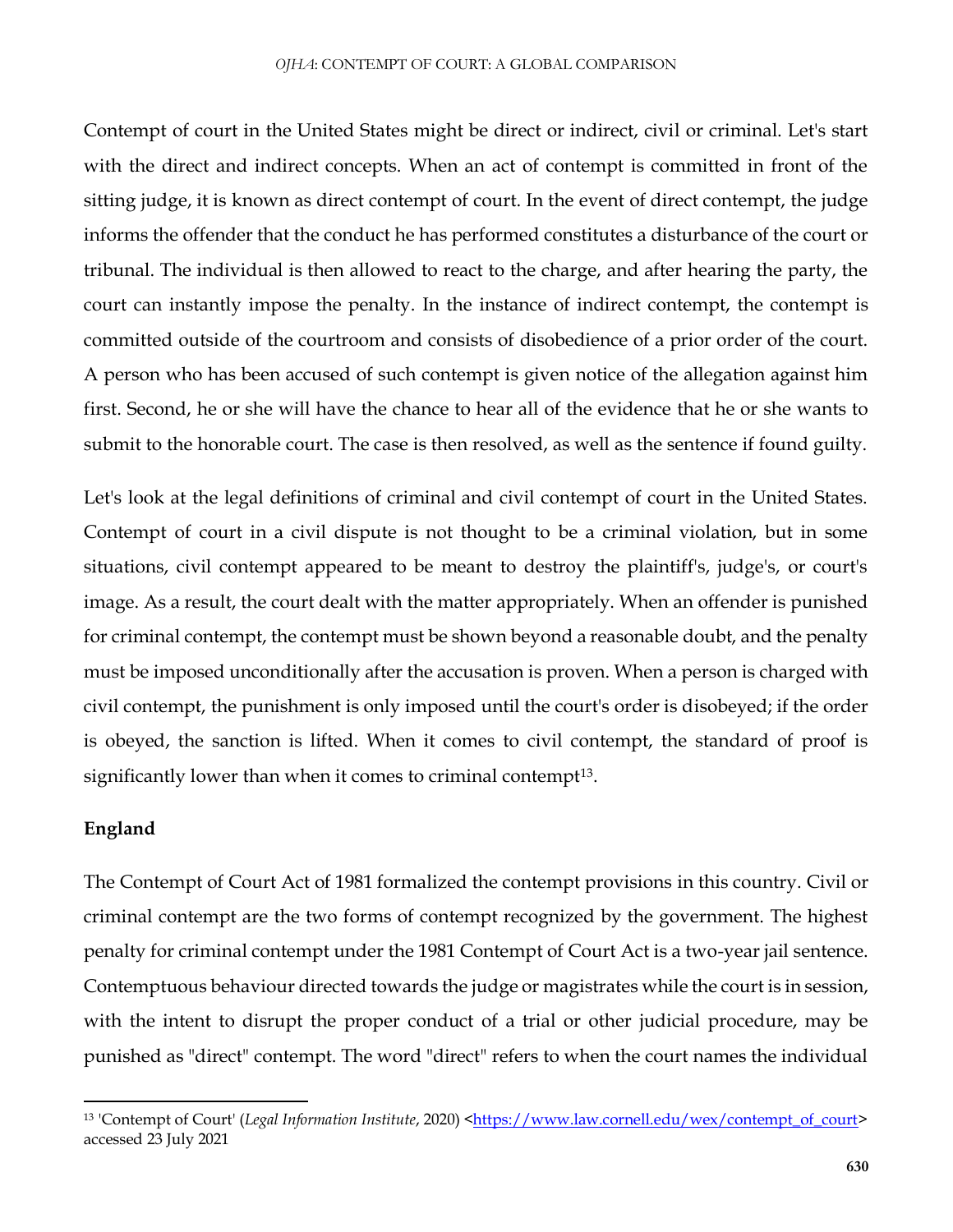who is in contempt by detailing the actions that were witnessed on the record. Direct contempt differs from indirect contempt, in which a third party may file documents charging contempt against someone who has deliberately disobeyed a legal court order.

According to the Senior Courts Act, 1981, the crown court is the higher court in England, and the crown courts have the authority to punish criminal contempt. In the following situations, a penalty may be imposed:

- In front of the court, there is contempt.
- Court order disobedience.
- Breach of a court-ordered obligation.

If the court deems the case urgent, it may order imprisonment; if the contempt is indirect, the Attorney General may intervene, and the Crown Prosecution Service will bring criminal proceedings on his behalf before a Divisional Court of the Queen's Bench Division of the High Court of Justice of England. Under the 1981 Act, magistrates' courts can also decide that anybody who "insults the court" or disturbs its proceedings be detained until the end of the sitting. If contempt is confessed or proven, the District Judge acting as a magistrate may sentence the offender to one month in jail and impose a fine of up to £2,500 or both.

A person is considered to have committed contempt in civil proceedings in one of two ways. First, when a summons order is obtained in the person's favour and he or she fails to appear in court on the scheduled day. A writ of Latitat was previously granted, but now a bench warrant is issued, which mandates the arrest of the individual and his detention until the court schedules the next session. If the individual afterward apologizes to the court, he may be released on bond following his arrest. Second, if he or she does not follow the court's order. The individual affected is handed a copy of the order, which contains a criminal notice, which informs the receiver that if they do not comply, they will be imprisoned. If they continue to violate the order, procedures may be initiated, and the individual implicated may be sentenced to jail. This seldom occurs since the expense of initiating these actions to the claimant is substantial, and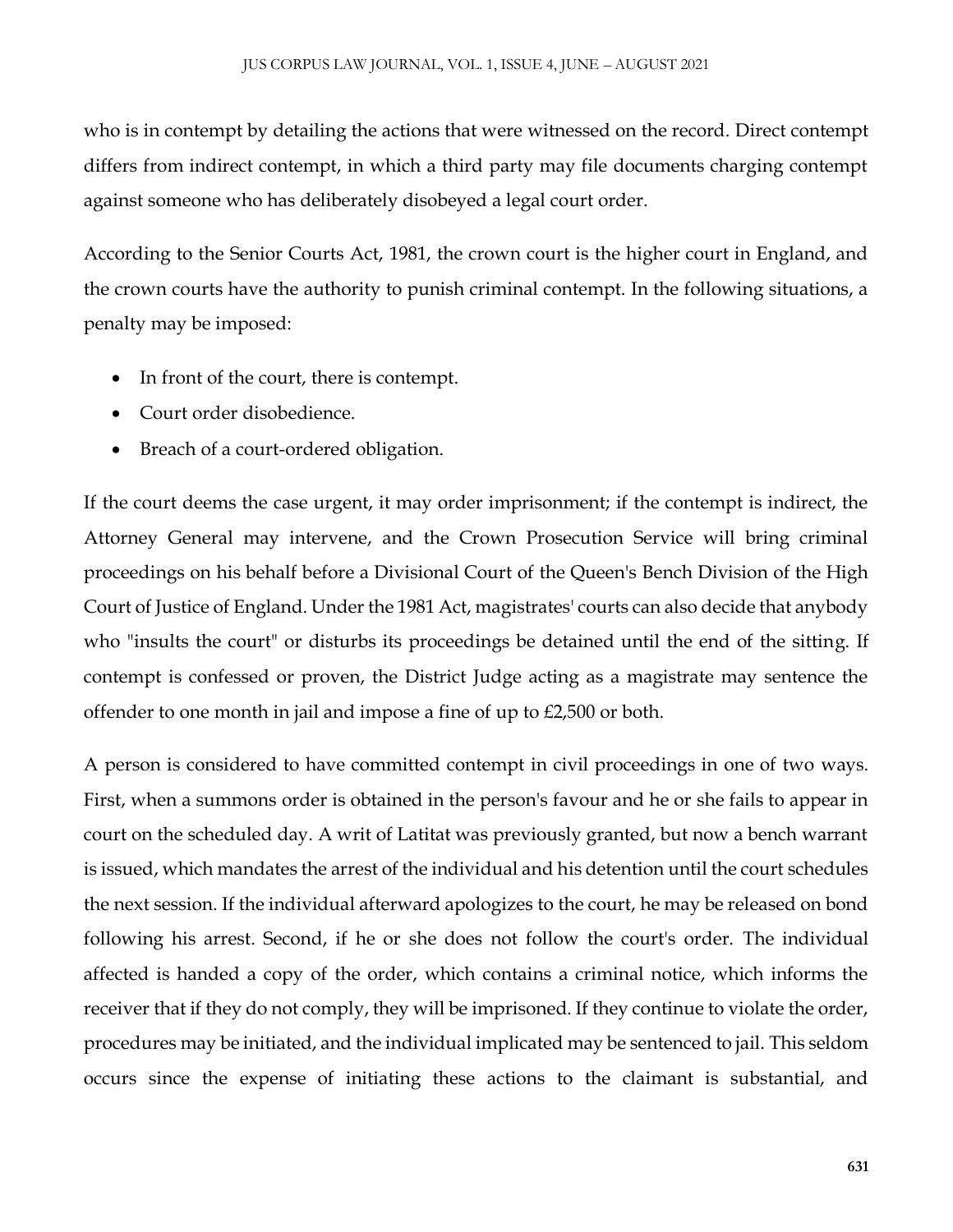incarceration is rarely awarded in practice because an apology or fine is typically thought appropriate<sup>14</sup> .

## **Hong Kong**

Judges from the Court of Final Appeal, the High Court, the District Court, and members of different tribunals, and the Coroner's Court all have the authority to penalize for contempt in the face of the court in Hong Kong, which stems from common law laws. This includes insulting a judge or justice, a witness, or officers of the court, interfering with the court's proceedings, misbehaving in the court, leaving the court without the court's permission during a proceeding, disobedience of a court's judgment or order, breaching an undertaking given to the court, and breaching a duty imposed by the court. If an offender uses threatening or offensive words against a magistrate, the magistrate can sentence the offender to a level 3 fine and 6 months in prison<sup>15</sup>.

# **CONCLUSION**

 $\overline{a}$ 

The laws that penalize acts of contempt of court should not be seen as a threat to the fundamental rights guaranteed by the Indian Constitution. The right to free expression does not include the right to be insulted. The right to freedom of speech and expression is guaranteed to every Indian citizen, however, contempt of court is an exception to this basic right.

Other limits on the right to freedom of speech and expression include decency, morality, defamation, public order, and encouragement to commit crimes. A country must have stringent rules against contempt of court to maintain the court's decorum. To have trust in the legal system, citizens of a country must respect it within themselves. Faith is immediately included when there is respect. Not only India, but several of the world's most powerful countries have enacted laws that make contempt of court a criminal offense. This should not be seen as a limitation on any basic right, but rather as a reflection of the legal system's good aspects. Justice

<sup>14</sup> 'Contempt of Court' (*GOV.UK*) [<https://www.gov.uk/contempt-of-court>](https://www.gov.uk/contempt-of-court) accessed 28 July 2021

<sup>15</sup> 'LCQ3: Conducts of Contempt of Court' (*Info.gov.hk*, 2018)

[<sup>&</sup>lt;https://www.info.gov.hk/gia/general/201802/07/P2018020700514.htm>](https://www.info.gov.hk/gia/general/201802/07/P2018020700514.htm) accessed 28 July 2021